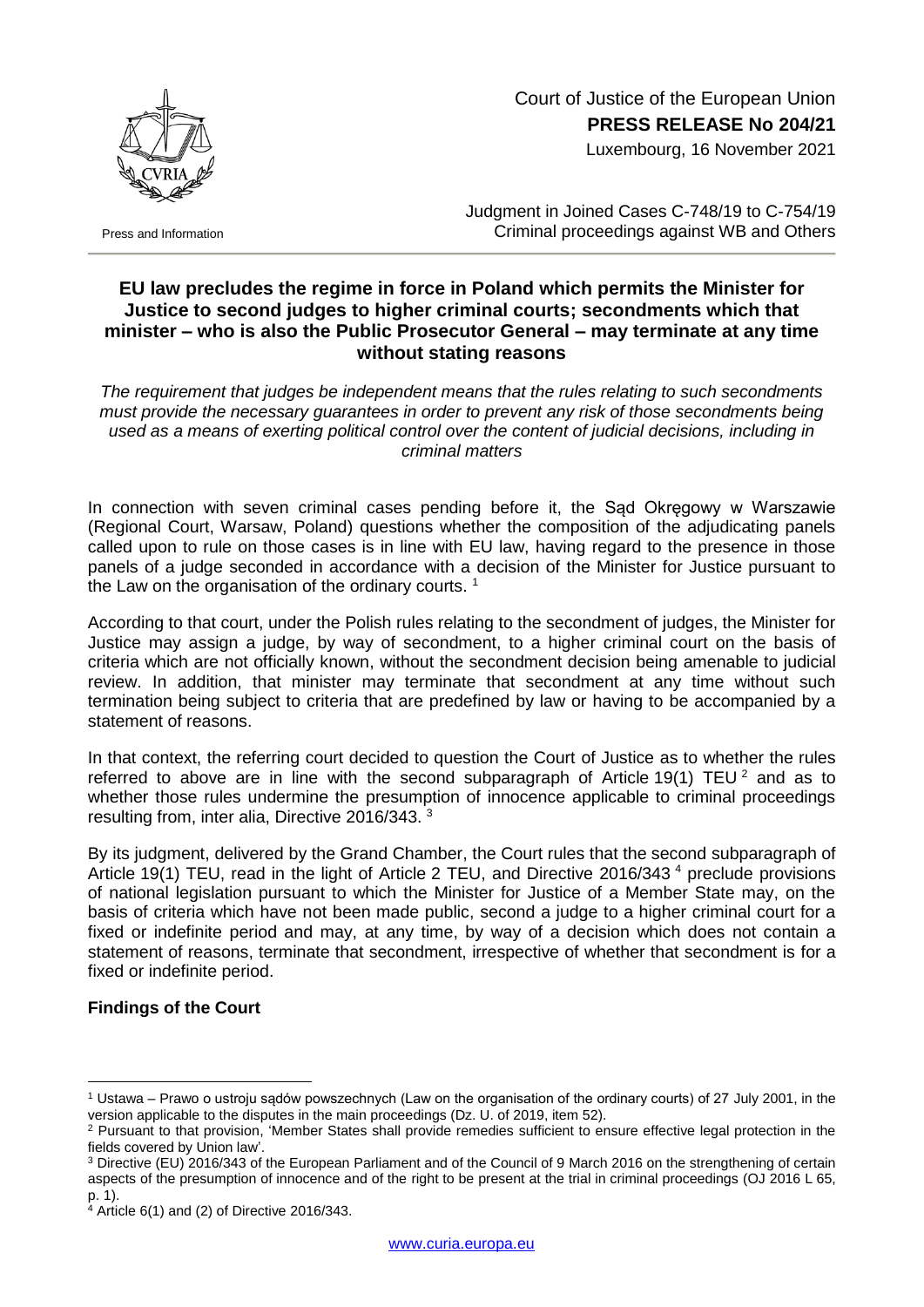As a preliminary point, the Court finds that the Polish ordinary courts, which include the Regional Court, Warsaw, fall within the Polish judicial system in the 'fields covered by Union law', within the meaning of the second subparagraph of Article 19(1) TEU. To guarantee that such courts can ensure the effective legal protection required under that provision, maintaining their independence is essential. Compliance with the requirement of independence means, inter alia, that the rules relating to the secondment of judges must provide the necessary guarantees in order to prevent any risk of that secondment being used as a means of exerting political control over the content of judicial decisions.

In that regard, the Court emphasises that, although the fact that the Minister for Justice may not second judges without their consent constitutes an important procedural safeguard, there are, however, a number of factors which, in the referring court's view, empower that minister to influence those judges and may give rise to doubts concerning their independence. Analysing those various factors, the Court states, first of all, that, in order to avoid arbitrariness and the risk of manipulation, the decision relating to the secondment of a judge and the decision terminating that secondment must be taken on the basis of criteria known in advance and must contain an appropriate statement of reasons. In addition, as the termination of the secondment of a judge without that judge's consent may have effects similar to those of a disciplinary penalty, it should be possible for such a measure to be legally challenged in accordance with a procedure which fully safeguards the rights of the defence. Furthermore, noting that the Minister for Justice also occupies the position of Public Prosecutor General, the Court finds that that minister thus has, in any given criminal case, power over both the public prosecutor attached to the ordinary court and the seconded judges, which is such as to give rise to reasonable doubts in the minds of individuals as to the impartiality of those seconded judges. Lastly, the seconded judges in the adjudicating panels called upon to rule in the disputes in the main proceedings are also occupying the positions of deputies of the Disciplinary Officer for Ordinary Court Judges, who is the person responsible for investigating disciplinary proceedings brought against judges. The combination of those two roles, in a context where the deputies of the Disciplinary Officer for Ordinary Court Judges are also appointed by the Minister for Justice, is such as to give rise to reasonable doubts in the minds of individuals as to the imperviousness of the other members of the adjudicating panels concerned to external factors.

Taken together, those various facts are, subject to the final assessments which are to be carried out by the referring court, such as may lead to the conclusion that the Minister for Justice has, on the basis of criteria which are not known, the power to second judges to higher courts and to terminate their secondment, without being required to give reasons for that decision, with the result that, during the period of those judges' secondment, they are not provided with the guarantees and the independence which all judges should normally enjoy in a State governed by the rule of law. Such a power cannot be considered compatible with the obligation to comply with the requirement of independence.

Furthermore, as regards the presumption of innocence applicable to criminal proceedings, respect for which is intended to be ensured by Directive 2016/343,  $5$  it presupposes that the judge is free of any bias and any prejudice when examining the criminal liability of the accused. The independence and impartiality of judges are therefore essential conditions for guaranteeing the presumption of innocence. However, in this instance, it appears that, in the circumstances referred to above, the independence and impartiality of judges and, accordingly, the presumption of innocence may be jeopardised.

**NOTE:** A reference for a preliminary ruling allows the courts and tribunals of the Member States, in disputes which have been brought before them, to refer questions to the Court of Justice about the interpretation of European Union law or the validity of a European Union act. The Court of Justice does not decide the dispute itself. It is for the national court or tribunal to dispose of the case in accordance with the Court's decision, which is similarly binding on other national courts or tribunals before which a similar issue is raised.

*Unofficial document for media use, not binding on the Court of Justice.*

<sup>&</sup>lt;u>.</u> <sup>5</sup> See recital 22 and Article 6 of Directive 2016/343.